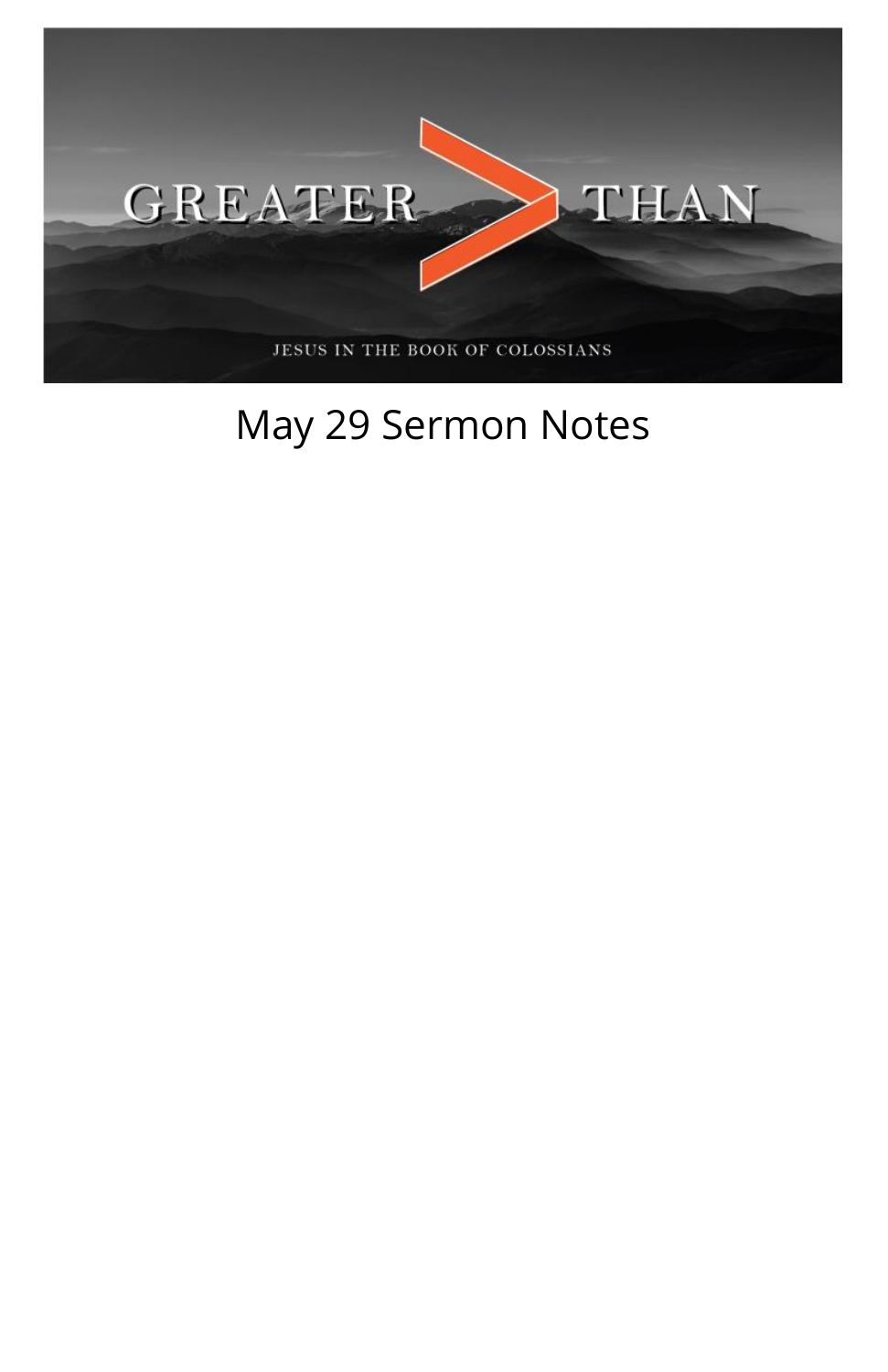**Message discussion:** What stood out to you in this week's message? Questions? A way God moved you to respond?

**Passage reflection:** Read Colossians 3:1-11. What stands out to you in these verses? Is there something you hear God saying to you? How can you respond to what He is saying?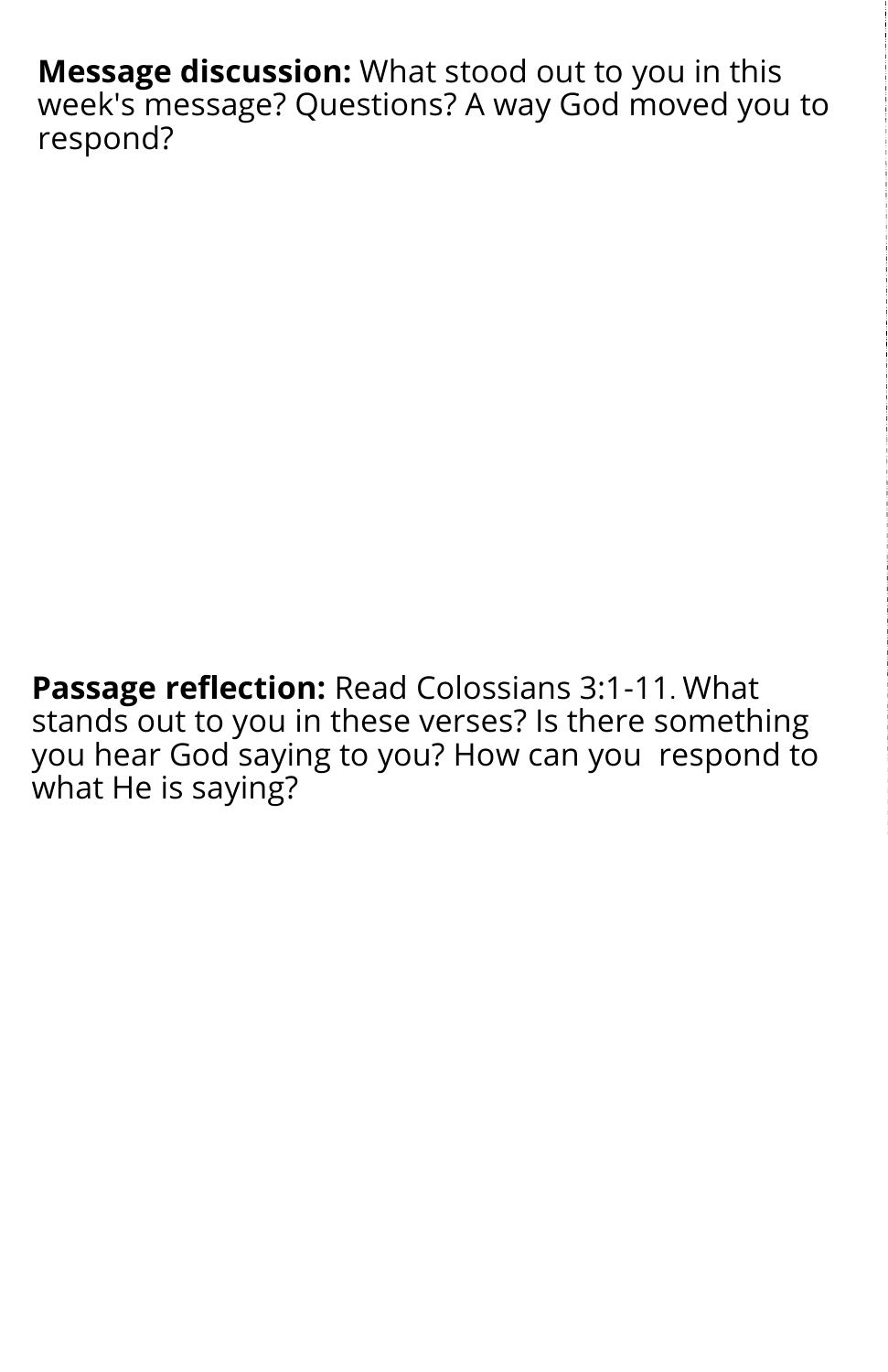*...seek the things that are above, where Christ is, seated at the right hand of God. Set your minds on things that are above, not on things that are on earth.*

**1.** Read the following verses: Matthew 6:19-24; Luke 814 -15; 1 John 2:15-17. Keeping our minds set on things that are above rather than things that are on earth is not easy, especially in an affluent culture. List some things "on earth" that distract us from the things above. What things tend to be most distracting to you?

## *Put to death therefore what is earthly in you: sexual immorality, impurity, passion, evil desire...*

**2.** Read the following verses: Ephesians 4:29 & Colossians 3:8-9 & James 3:2-12. It is easy for most believers to categorize sexual sins as things that should be "put to death" in us. Sins of speech are often much harder for us to kill. What areas of sinful speech are most challenging for you? (Ways we interact on social media, things we say about people we know are "wrong," ways we present ourselves as someone we aren't, etc.).